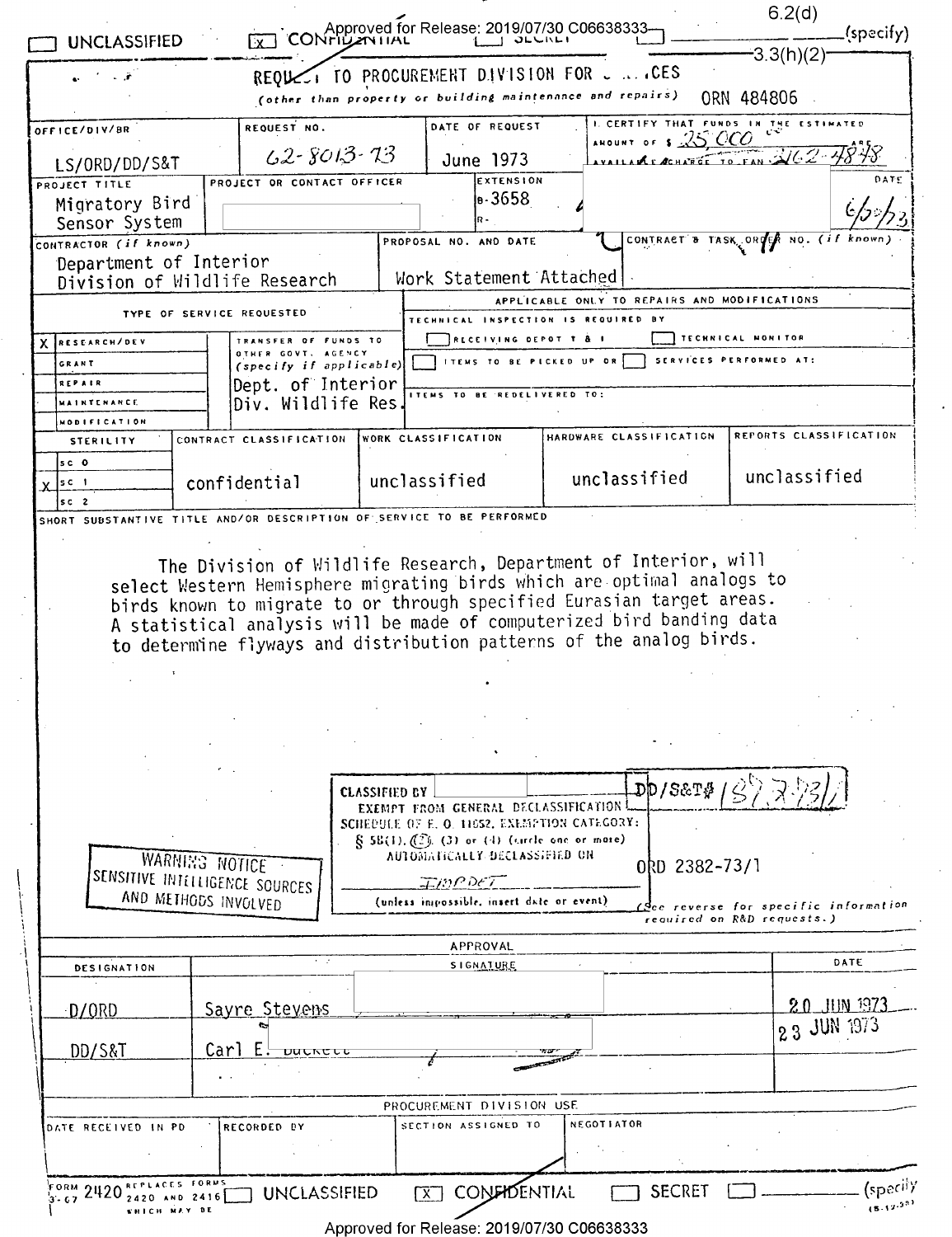|             |                                                                        | 1. JUSTIFICATION FOR SOURCE SELECTIV                          |                 |                |                     |           |           |  |
|-------------|------------------------------------------------------------------------|---------------------------------------------------------------|-----------------|----------------|---------------------|-----------|-----------|--|
|             |                                                                        | This is a transfer of funds to another Government Agency. The |                 |                |                     |           |           |  |
|             | Division of Wildlife Research, Department of Interior is the only      |                                                               |                 |                |                     |           |           |  |
|             | organization possessing sufficient valid data to conduct the analysis. |                                                               |                 |                |                     |           |           |  |
|             | required.                                                              |                                                               |                 |                |                     |           |           |  |
|             |                                                                        |                                                               |                 |                |                     |           |           |  |
|             |                                                                        |                                                               |                 |                |                     |           |           |  |
|             |                                                                        |                                                               |                 |                |                     |           |           |  |
|             |                                                                        |                                                               |                 |                |                     |           |           |  |
|             |                                                                        |                                                               |                 |                |                     |           |           |  |
|             |                                                                        |                                                               |                 |                |                     |           |           |  |
| 2. PROPOSAL |                                                                        |                                                               |                 |                |                     |           |           |  |
|             | See attached.                                                          |                                                               |                 |                |                     |           |           |  |
|             |                                                                        |                                                               |                 |                |                     |           |           |  |
|             |                                                                        |                                                               |                 |                |                     |           |           |  |
|             | 3. DELIVERABLE ITEMS                                                   |                                                               |                 |                |                     |           |           |  |
|             | REPORTS REQUIRED                                                       |                                                               | 5 NO. OF COPIES | <b>MONTHLY</b> | X INTERIM<br>Status | QUARTERLY | $X$ FINAL |  |
|             |                                                                        |                                                               |                 |                |                     |           |           |  |
|             | HARDWARE (state type and number)                                       |                                                               |                 |                |                     |           |           |  |
| OTHER N/A   |                                                                        |                                                               |                 |                |                     |           |           |  |
|             |                                                                        |                                                               |                 |                |                     |           |           |  |
|             |                                                                        |                                                               |                 |                |                     |           |           |  |
|             | 4. GFE REQUIRED                                                        |                                                               |                 |                |                     |           |           |  |
|             |                                                                        |                                                               |                 |                |                     |           |           |  |
|             | N/A                                                                    |                                                               |                 |                |                     |           |           |  |
|             |                                                                        |                                                               |                 |                |                     |           |           |  |
|             |                                                                        |                                                               |                 |                |                     |           |           |  |
|             |                                                                        |                                                               |                 |                |                     |           |           |  |
|             | 5. SPECIAL INSTRUCTIONS                                                |                                                               |                 |                |                     |           |           |  |
|             | association, hence, the SC-1 classification. It is of extreme          | The only classification of this work effort will be Agency    |                 |                |                     |           |           |  |
|             | importance that Agency support of Department of Interior activities    |                                                               |                 |                |                     |           |           |  |
|             | not become public knowledge.                                           |                                                               |                 |                |                     |           |           |  |
|             |                                                                        |                                                               |                 |                |                     |           |           |  |
|             |                                                                        |                                                               |                 |                |                     |           |           |  |
|             |                                                                        |                                                               |                 |                |                     |           |           |  |
|             |                                                                        |                                                               |                 |                |                     |           |           |  |
|             |                                                                        |                                                               |                 |                |                     |           |           |  |
|             |                                                                        |                                                               |                 |                |                     |           |           |  |
|             |                                                                        |                                                               |                 |                |                     |           |           |  |
|             |                                                                        |                                                               |                 |                |                     |           |           |  |
|             |                                                                        |                                                               |                 |                |                     |           |           |  |

 $\hat{\mathcal{A}}$ 

 $\ddot{\phantom{0}}$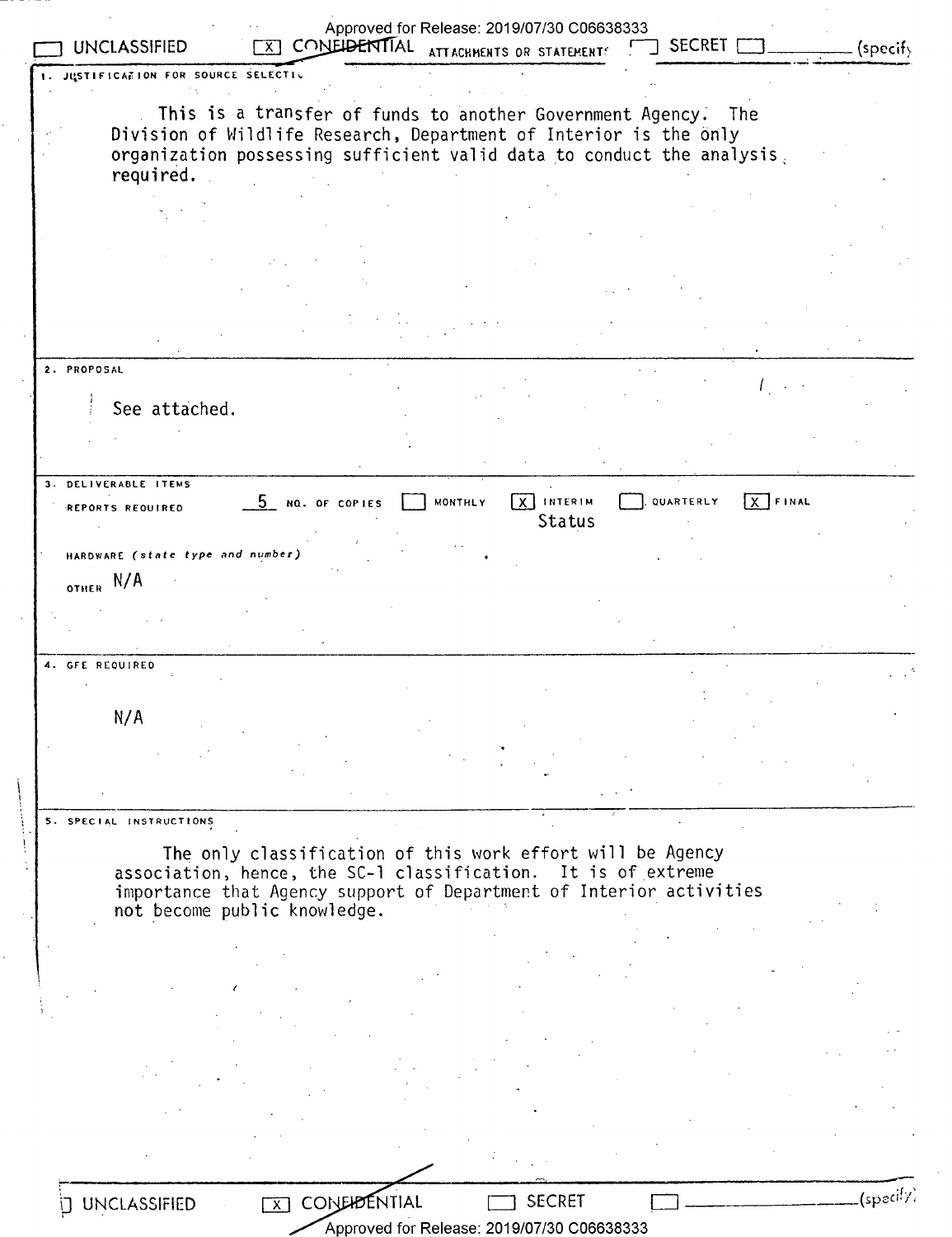Approved for Release: 2019/07/30 C06638333

 $\bigcap$   $\bigcup_{i=1}^n$   $\bigcap_{i=1}^n$   $\bigcup_{i=1}^n$   $\bigcap_{i=1}^n$   $\bigcup_{i=1}^n$ 

Autachment Autachment

#### STATEMENT OF WORK

I Evaluate existing report from Phase I contract in terms of:

a. species selection

b. characteristics of selected species

II Update or supplement existing report in terms of a and b above.

III The sponsor will designate target area. Western Hemisphere analogues to Eurasian birds known to frequent the target area will be selected. The Wildlife Research Division of the Department of Interior will evaluate existing bird banding data to provide statistical pattern analysis of banding and release major and secondary flyways and distribution at destination. Relevant variables would be include, but not be limited to, age, sex, flight time, nesting, molting, and other relevant factors available from the computerized bird banding records.

IV On the basis of available knowledge concerning migratory flyways, nesting, and wintering habits of birds visiting the.target area, the contractor will indicate probable similarities and differences that might be expected between birds utilized in the western analog analysis and the same species in the target area.

Approved for Release: 2019/07/30 C06638333

|                               | ' CLASSIFIED BY L                                                                                                                                                                                                                                                       |  |
|-------------------------------|-------------------------------------------------------------------------------------------------------------------------------------------------------------------------------------------------------------------------------------------------------------------------|--|
|                               | EXEMITE FIRST GENTRAL DUCLASSIFICATION                                                                                                                                                                                                                                  |  |
|                               | <b>SCHEMENT IN THE REPORT IN THE CATAGORY.</b>                                                                                                                                                                                                                          |  |
| THE NOTAE                     | GENTIAL SSEE (O ETHEL TELEVISION<br><b>BE GOVERN</b> THE THEFT AND THE STATE OF THE STATE OF THE STATE OF THE STATE OF THE STATE OF THE STATE OF THE STATE OF THE STATE OF THE STATE OF THE STATE OF THE STATE OF THE STATE OF THE STATE OF THE STATE OF THE STATE OF T |  |
| <b>MATHEM DELLISTIER CEST</b> |                                                                                                                                                                                                                                                                         |  |
| THODS HEADLVED                | TmPhr                                                                                                                                                                                                                                                                   |  |
|                               | (unless impossible, insert date or event)                                                                                                                                                                                                                               |  |
|                               |                                                                                                                                                                                                                                                                         |  |

 $\rm S E E E E E E$ 

VZD WEIHODS HIMOPAR

 $\ddot{\phantom{0}}$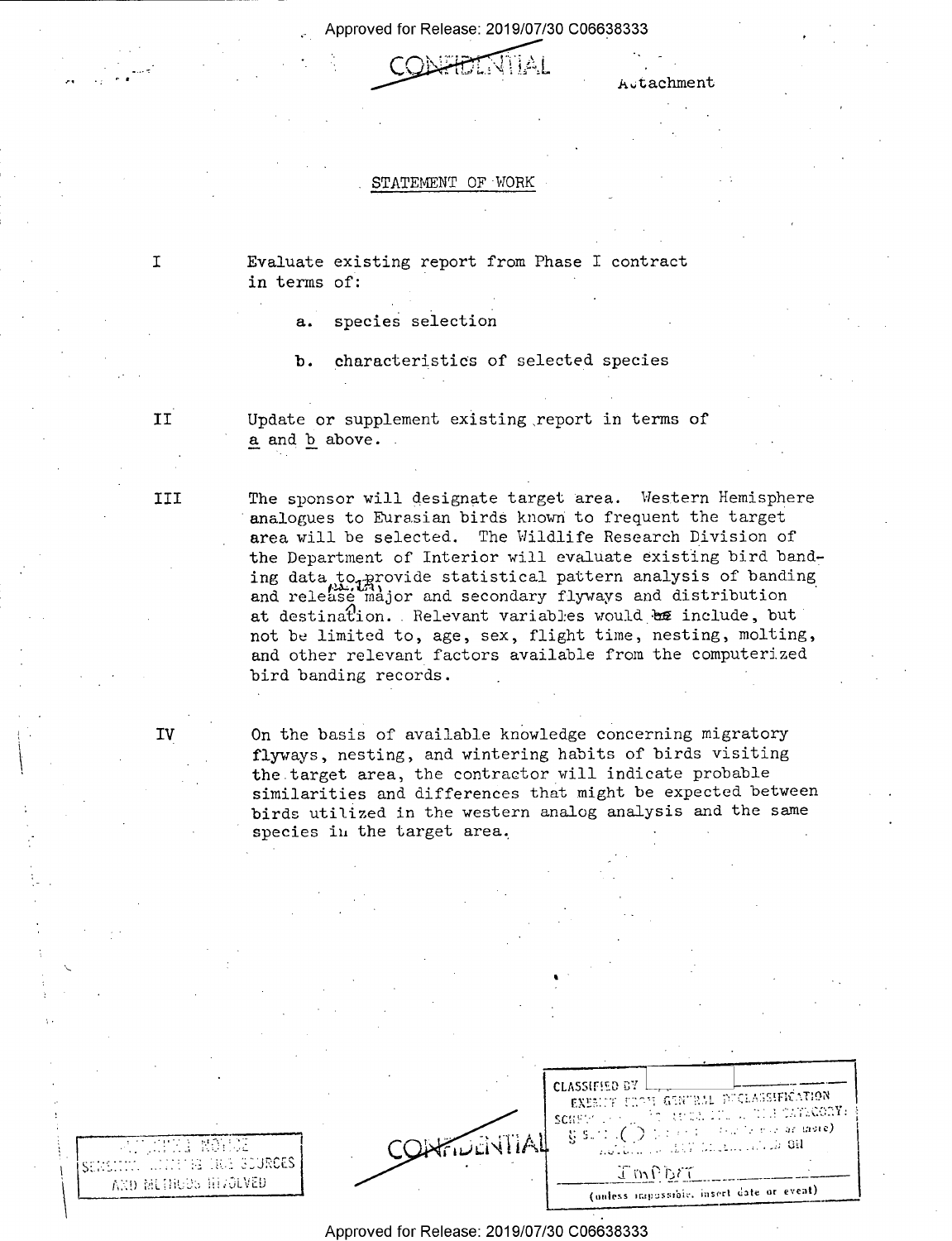Approved for Release: 2019/07/30 C06638333

Attachment #1

## UTILIZATION OF MIGRATORY BIRDS AS BIOSENSORS

A presentation was made to the PRB concerning the use of migratory birds as direct in vivo sensors or as sensor emplacement vehicles. The background of the original ORD research effort in this area, which involved migratory characteristics of selected . bird species nesting or wintering in the vicinity of ten target areas, was outlined. Approval was requested for transfer of funds to the Department of Interior, in the amount of \$25K, for an analysis of existing bird banding data to establish the flight and residing distribution patterns of western analogs to the Eurasian birds. The PRB recommended that prior to approval of fund expenditures, a meeting be held with cognizant personnel to discuss specific target requirements, energy, or substances to be detected and technical approaches for accomplishment.

As per PRB request, a meeting was held 13 April 1973 to discuss the questions posed above. It was the concensus of opinion that, for the present time, the project goal should not include utilization of birds as package emplacement vehicles, but rather as in vivo biological sensors. Further, it was decided that CW degradation products would constitute the signal substance and that CW test area  $\vert$  at Shikhany would serve as the designated target.

Subsequent to the above discussion, the question arose as to the probability of in vivo detection of CW signatures at the concentrations to which the birds would be exposed. Although specific tests have not been directed toward the solution of this particular problem, the available evidence, as cited below, indicates a high probability of detection at the concentrations to be expected. In addition, numerous bird species migrate to the Shikhany Volga River Basin and are accessible from undenied areas. This general question may best be approached in terms of its components, i.e., in view of normal safety and security precautions, can we expect CW products in the target area which will be ingested by the migrating birds;

1  $\mathbf{r}$  AND METHODS INVOLVED

|                                                     | <b>I CLASSIFIED BY -</b><br>EXEMPT FOOT GUIDRAL DECLASSIFICATION                                                                                                           |  |
|-----------------------------------------------------|----------------------------------------------------------------------------------------------------------------------------------------------------------------------------|--|
|                                                     | SCHEDULE GEARD 11752, EXEMPTION CATEGORY: 4<br>$\frac{1}{\sqrt{2}}$ (3) $\frac{1}{\sqrt{2}}$ (3) $\frac{1}{\sqrt{2}}$ (1) (circle one or more)<br>AUTOWART DECLAPSIFIED ON |  |
| WARRIELS HOTICE<br>SENSITIVE INTELLIGENCE SOURCES ) | ImOPE                                                                                                                                                                      |  |
| AND METHODS INVOLVED                                | (onless impossible, insert date or event)                                                                                                                                  |  |

J

..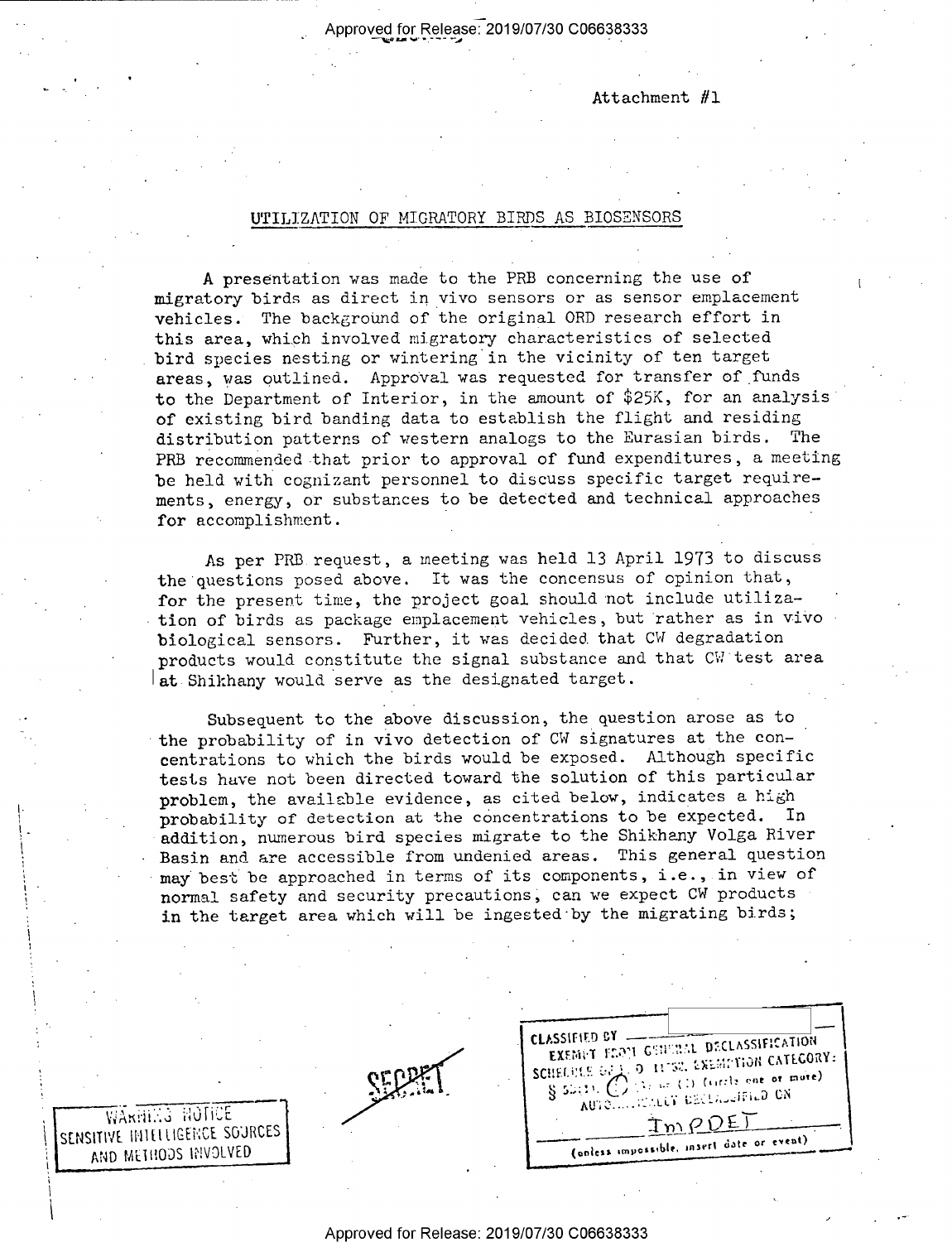Approved for Release: 2019/07/30 C06638333 .  $\frac{1}{2}$ 

### QTILIZATION or MIGRATORY BIRDS AS BIOSENSORS (continued)

are the CW degradation products retained in the organism and detectable by available techniques; and do we have access to . birds migrating from the target area.

/

ask: Considering these component questions in sequence we may

(a) Can we expect CW contamination in the target area? ' '

Assuming other countries exercise safety and security precautions equal to that of the U.S., available evidence indicates a high probability for the presence of CW material or degradation products. This statement is substantiated by the current LS/ORD research program: organophosphorus compounds were detected in soil samples surrounding a VX plant in Newport, Indiana, which has been inoperational for over a four-year period; soil samples taken from Rocky Mountain Arsenal showed GB traces four years after test cessation; recent analysis of soil and water samples from the Cold Creek Organic plant in Alabama indicated contamination in surrounding areas and more than a mile downstream from the plant. FI/DDP are sufficiently interested in this finding to warrant possible application to R&D operations. Inasmuch as the Shikhany target is a CW test area, as opposed to a production or storage area, one would expect significant levels of CW material.

(b) Are the CW products of sufficient concentration \_ to be retained in the organism and be detectable by available analytic techniques?

Voluminous research data from the Environmental Protection' Agency and the Department of Interior indicate that birds and other wildlife absorb and retain infinitesimal amounts of toxic products which are readily detectable by x-ray spectrometric and emission spectrometric analysis, neutron activation and atomic absorption techniques, as well as via the more traditional wet chemistry laboratory analysis. The extent to which the organisms

-2..

 $E^{\rm{max}}$  $\bullet$ .1...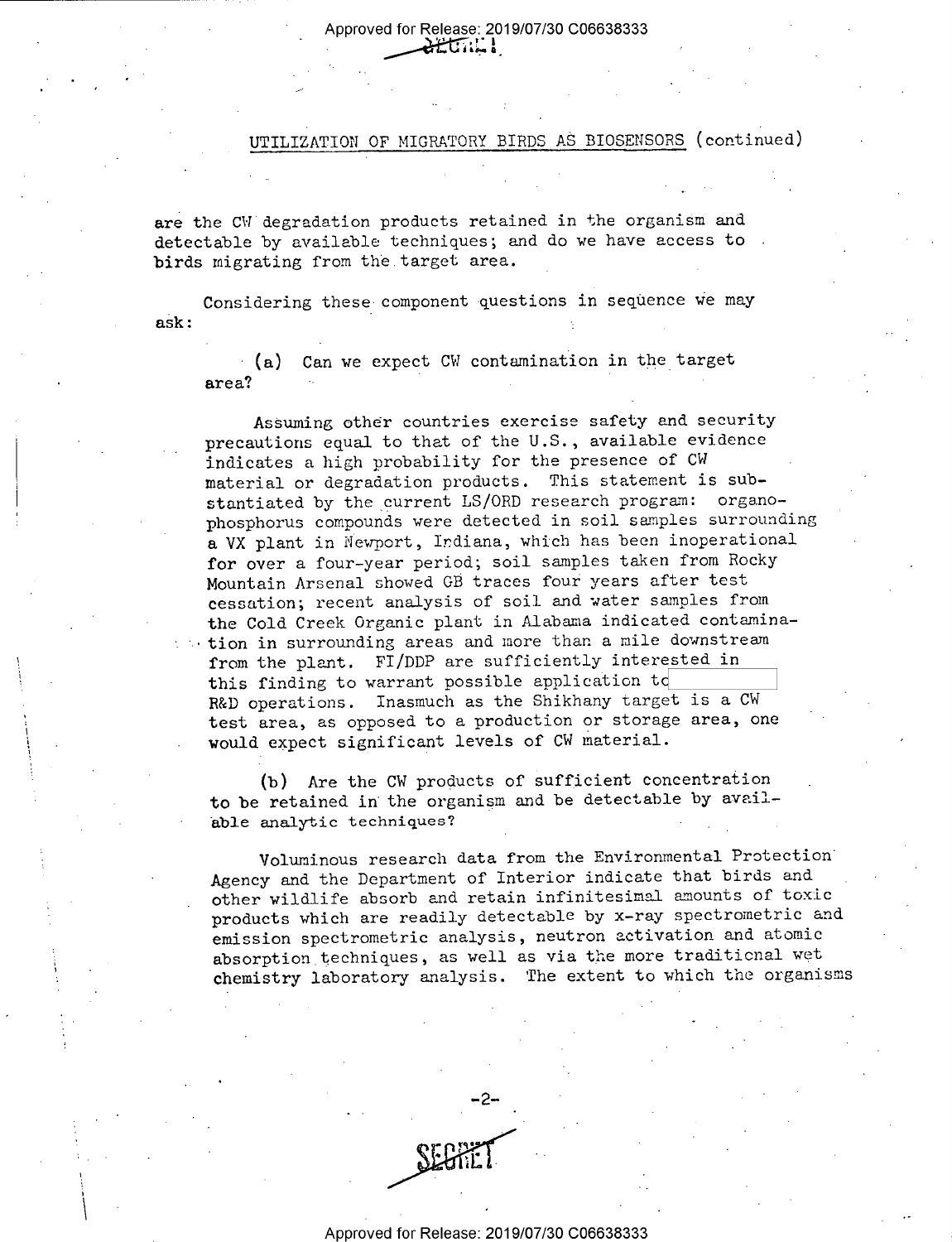<sup>l</sup>Approved for Release: 2019/07/30 C06638333 \_

 $s_{\text{eff}}$ 

 $\cdot$ 

~

# UTILIZATION OF MICRATORY BIRDS AS BIOSENSORS (continued)

environment provides detectable chemical clues to its habitat is evidenced by an investigation which demonstrated that coho salmon, "had natural Chemical tags that could be directly related to their rivers of origin."1 Numerous other studies are cited in the literature which demonstrate the capability to differentiate the habitat of identical wildlife species on the basis of tissue analysis. For instance, aligators reared in Florida show a different neutron activation signature than those reared in Louisana; two populations of snow geese in the Hudson Bay area could be differentiated on the basis of emission spectrometric analysis; Oregon geese can be differentiated from Colorado geese on the basis of manganeese content of the liver. An organism is what it has eaten. Most of the research relevant to our imediate CW problem is concerned with the effects of insecticides and pesticides on wildlife. These compounds are detectable at levels of 6-l0 parts per million in the bird population. Examples of such research findings are as follows:

 $\overline{a}$ 

In a general survey of the pesticide pollution problem it was concluded that, "all mallards, black ducks, and starlings tested in recent years contained DDT or its derivitives DDE or DDD. Starlings carried a much heavier concentration, probably reflecting their feeding habits."<sup>2</sup> In an experimental program at the Patuxent River Wildlife Research Station, sparrow hawks were fed dietary dosages of DDT and dieldrin and "for the first time provided statistically demonstrable proof of a cause and effect relationship between ingestion of these pesticides and eggshell thinning and associated deletious effects on reproduction."3 The Denver Wildlife Research Station reports "Semidomesticated mallards were treated with  $0,4$ ,  $10$ , and 30 parts per million of dieldrin to learn if the pesticide would effect the chromosomes of bone marrow and lymphocytes. The mitotic index, the number of cells undergoing mitosis per 1000 cells examined, was reduced more than five times in birds treated with 30 ppm dieldrin."<sup>4</sup> Since the publication of The Silent Spring

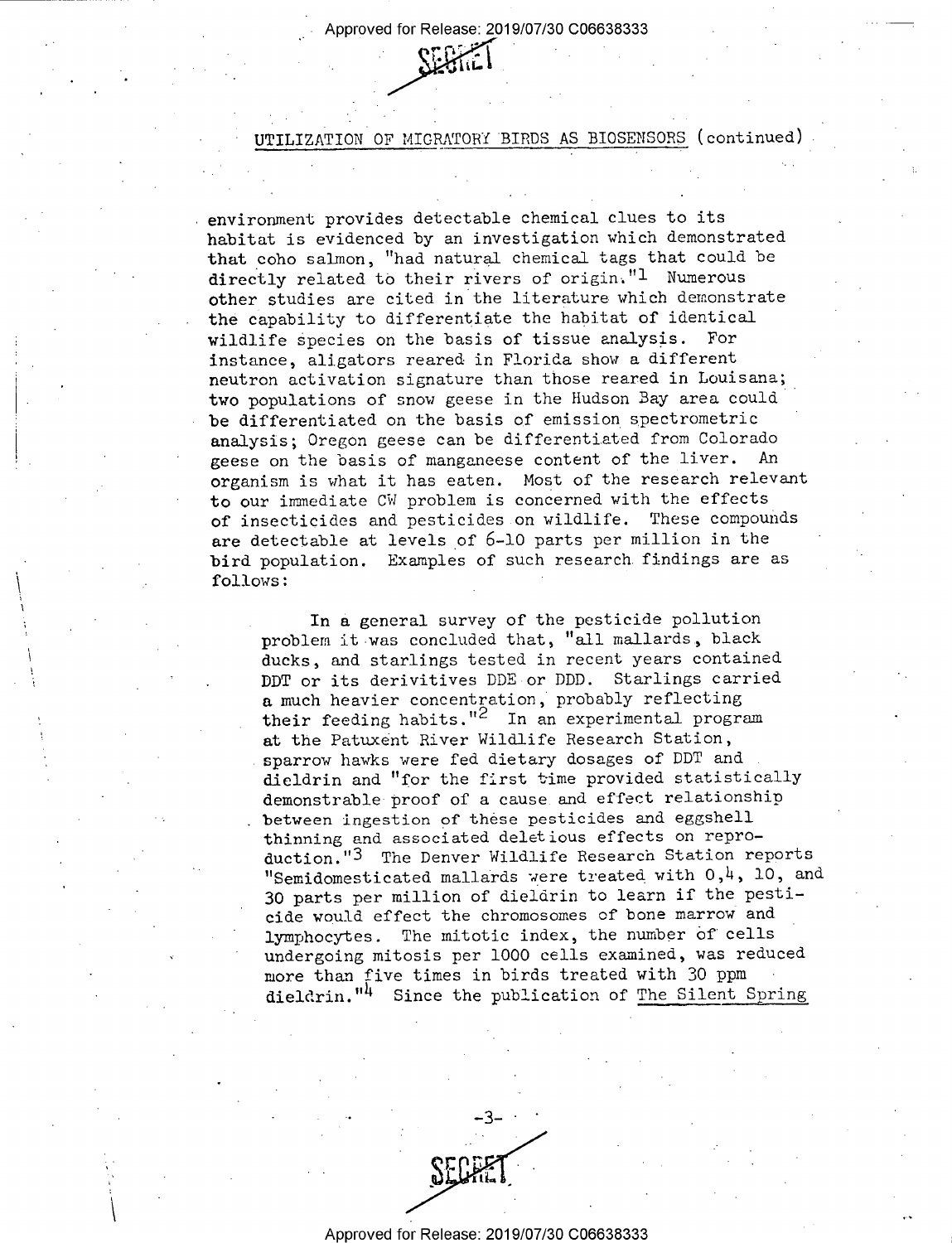UTILIZATION OF MIGRATORY BIRDS AS BIOSENSORS (continued)

Approved for Release: 2019/07/30 C06638333

ll:-'n

and the growth of the ecology movement, the literature is saturated with evidence of the lasting effects of minute quantities of chemical substances on wildlife health and survival. Of more immediate relevance to the CW problem are studies concerned with the organophosphate-type pesticides., Although the literature is considerably less voluminous in this area, there is evidence of bird uptake, retention, and laboratory detectability of the substances. The effects of organochlorine and organophosphate pesticides on the ring necked pheasant population were studied in Canyon County, Idaho. Exposed to very minute quantities of the material, the birds exhibited symptoms of organophosphate poisoning and modified cholinesterase levels.<sup>5</sup> A study in Dawson County, Nebraska, showed that a mere eight fluid ounces of malathion (an organo~phosphate pesticide) dispersed over an acre of land had a significant detrimental effect on the wildlife of the area.<sup>6</sup> A study is currently underway at the Patuxent River Wildlife Research Station to determine the relative lethal toxicities of ninety different pesticides, including the organophorphous compounds, on four species of birds. Initial data show detectable signatures of the organophorphous compounds.<sup> $I$ </sup> A pre-<br>liminary study with sponsored by LS/ORD, liminary study witdE%%7:%:?:%::::] sponsored by LS/ORD, in which mice were exposed to CW degradation products substanciates the Bureau of Wildlife research findings.

The research programs cited above were not directed toward the problem of CW detection. To arrive at a more definitive conclusion, a specific project should be initiated in which target analog birds are provided dietary intake of appropriate CW.substances in concentrations that might be expected at the Shikhany test site. Appropriate chemical analysis over varying periods of time would then demonstrate the presence and degree of CW signatures existing in the organism. However, considering the chemical similarity of the pesticide-insecticide compounds with the CW agents, it is logical to assume from existing data that migratory birds residing in the target area would incorporate CW signatures in detectable amounts and provide a qualitative and quantitative index of CW activity at that site.

 $\sim -4 -$ 

.. ,-  $\prod_{i=1}^n$ ~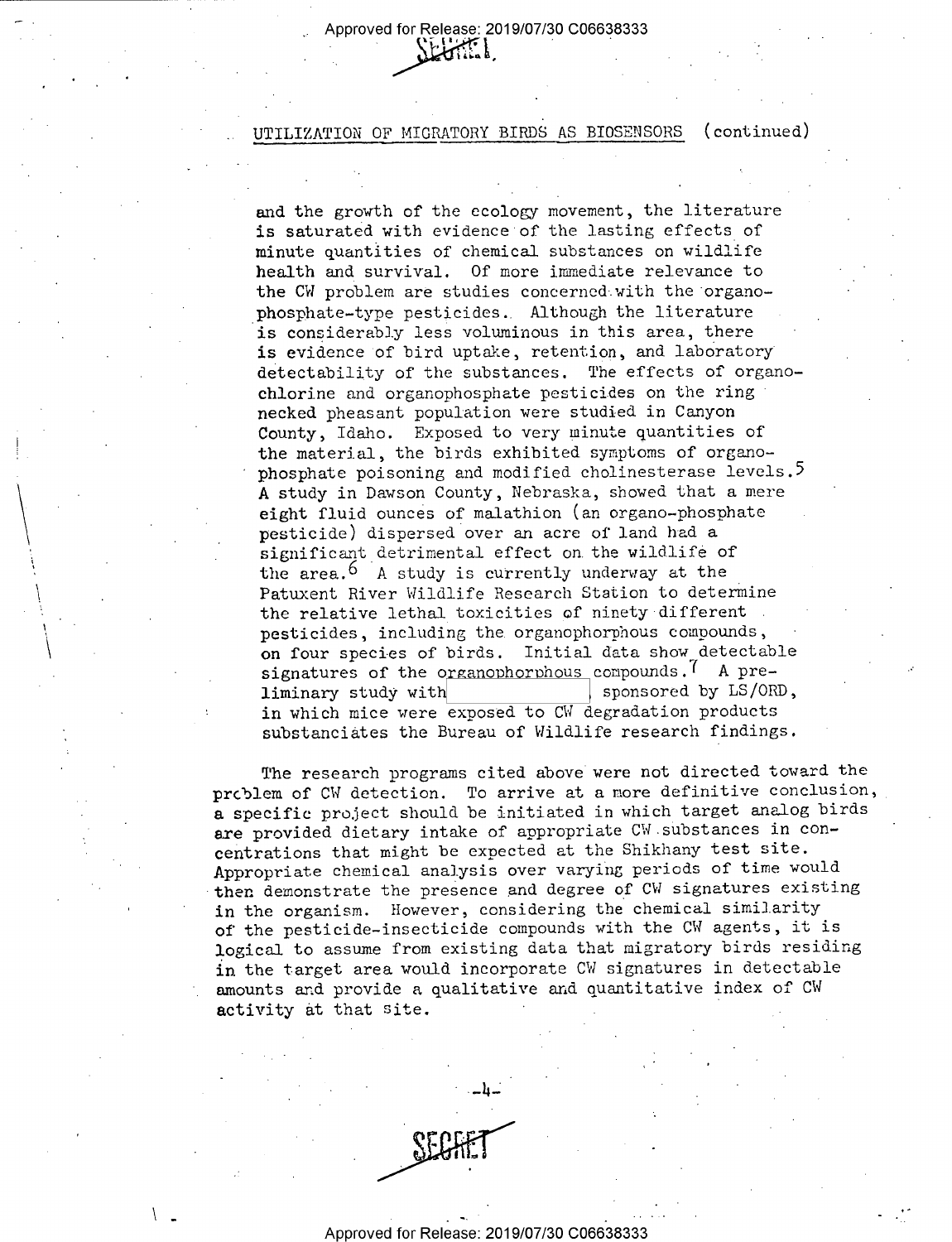## UTILIZATION OF MIGRATORY BIRDS AS BIOSENSORS (continued)

(c) Species and distribution of birds in target area and access for analysis during migratory cycle --

Approved for Release: 2019/07/30 C06638333

 $\frac{1}{2}$  if  $\frac{1}{2}$ 

 $\ddot{\phantom{1}}$ 

 $\ddot{\phantom{1}}$ 

 $\mathcal{F} = \mathcal{F}$ 

The above question was posed to the Office of Basic and Geographic Intelligence. Their response constitutes Attachment II. In brief, large numbers of migratory birds temporarily reside in the Shikhany area. Considering the ' nature of the terrain, a river basin with large reservoirs, one would expect a significant bird population. Fortunately, many of the species present are those for which western analog bird banding data exists, i.e., mallard, teal, merganser, osprey, etc. During the winter months, the birds migrate to the warmer climates of the Caspian Sea, Iran, Iraq, Turkey, India, and other undenied areas in which they would be accessible for capture. Many of the species are hunted birds and are of concern to international wildlife protection groups so that capture for "tagging" or biological study should not arouse undue concern.

H. The preceding discussion of available research data indicates that a migratory bird biosensor system would be feasible in terms of probability of CW signature detection. However, as stated previously, \ a definitive answer to the question would require definitive research. This does not imply that the proposed migratory distribution pattern analysis should be postponed to await the results of a long-term CW signature study. Although both types of data are required for the specific Shikhany CW project, bird migration pattern analysis has many more applications than this particular requirement. It is a fact of nature that migratory birds constitute a multitude of ready~made vehicles which circumvent the globe in predictable patterns and are readily available for intelligence utilization by ourselves and others. It would seem essential that an R&D organization, anticipating future requirements, should have available data concerning the distribution pattern characteristics of selected species. Such data would be applicable to future intelligence requirements in South America, Africa, or other parts of the world not currently considered as threats to our national security. The development of atomic weapon capability in the Third World areas may produce intelligence requirements that could be



\ ~

...§\_ <sup>I</sup>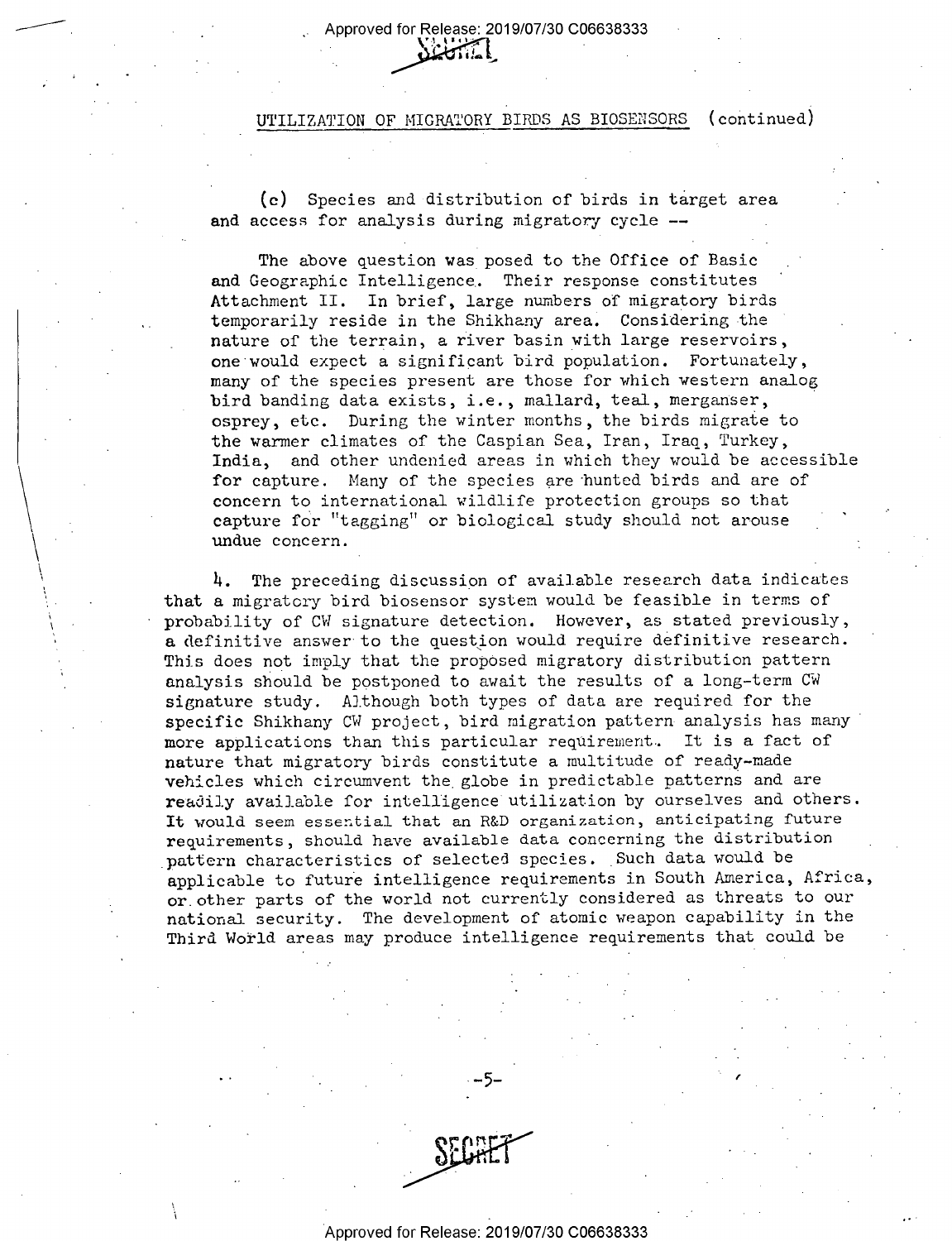# UTILIZATION OF MIGRATORY BIRDS AS BIOSENSORS (continued)

 $\overline{\phantom{a}}$ 

 $\overline{\phantom{a}}$ \

 $\ddot{\phantom{1}}$ 

 $\overline{\phantom{a}}$ 

supported through signature analysis of migratory birds. The voluminous research programs conducted by the AEC contain positive proof of wildlife adsorption of radio active materials. Utilizing immunological memory techniques, it is quite possible that migratory birds could be used to detect the presence of any substance to which the bird develops an antibody defense-system. Probably the most significant threat to our national welfare would be the use of migratory birds as vehicles for the spread of human, livestock, and plant diseases. A migrating bird is the ideal host and vehicle for such purposes. Considering the tremendous influx of seasonally migrating birds into the U.S. from Central and South. America, it would seem essential that the CIA establish the techniques and plans for selected bird distribution pattern analysis to support countermeasures for such a threat. If we delay analysis of existing data for intelligence purposes until the threat has materialized, it will be too late to institute effective countermeasures. If such a hostile action has not been anticipated by the Agency and an effective detection and countermeasures plan placed on file in the archives, immediate program action should be initiated regardless of the relative merit of the minor \$25K project support requested for the subject investigation.

5. The basic and primary consideration regarding the use of migratory birds as emplacement vehicles; as biosensors for nuclear, CW, and other products; or as hosts and transport vehicles for . bacterial dissemination is the reliability of the bird vehicle. Such questions as the following must be addressed: how many birds that depart from point A arrive at point B? What proportion return to point A? What is the bird distribution pattern around the target area? What is the mortality and distribution pattern along the flyway from point A to point B? Knowing the migratory paths and the statistical distribution pattern in the target area, how many birds would have to be captured and analyzed to provide a reliable index of biological signatures? Obviously, the proposed project will not answer all of these questions for all potential requirements. However, a statistical pattern analysis of the existing Department of Interior bird banding computerized records, utilizing western analogs for the Shikhany target area, will provide crucial data concerning migratory bird reliability as sensor vehicles to meet this requirement. In addition, such a study will provide data and a model for determination of migratory bird utilization to serve future requirements or to counteract such action by others.



,.-

-6--